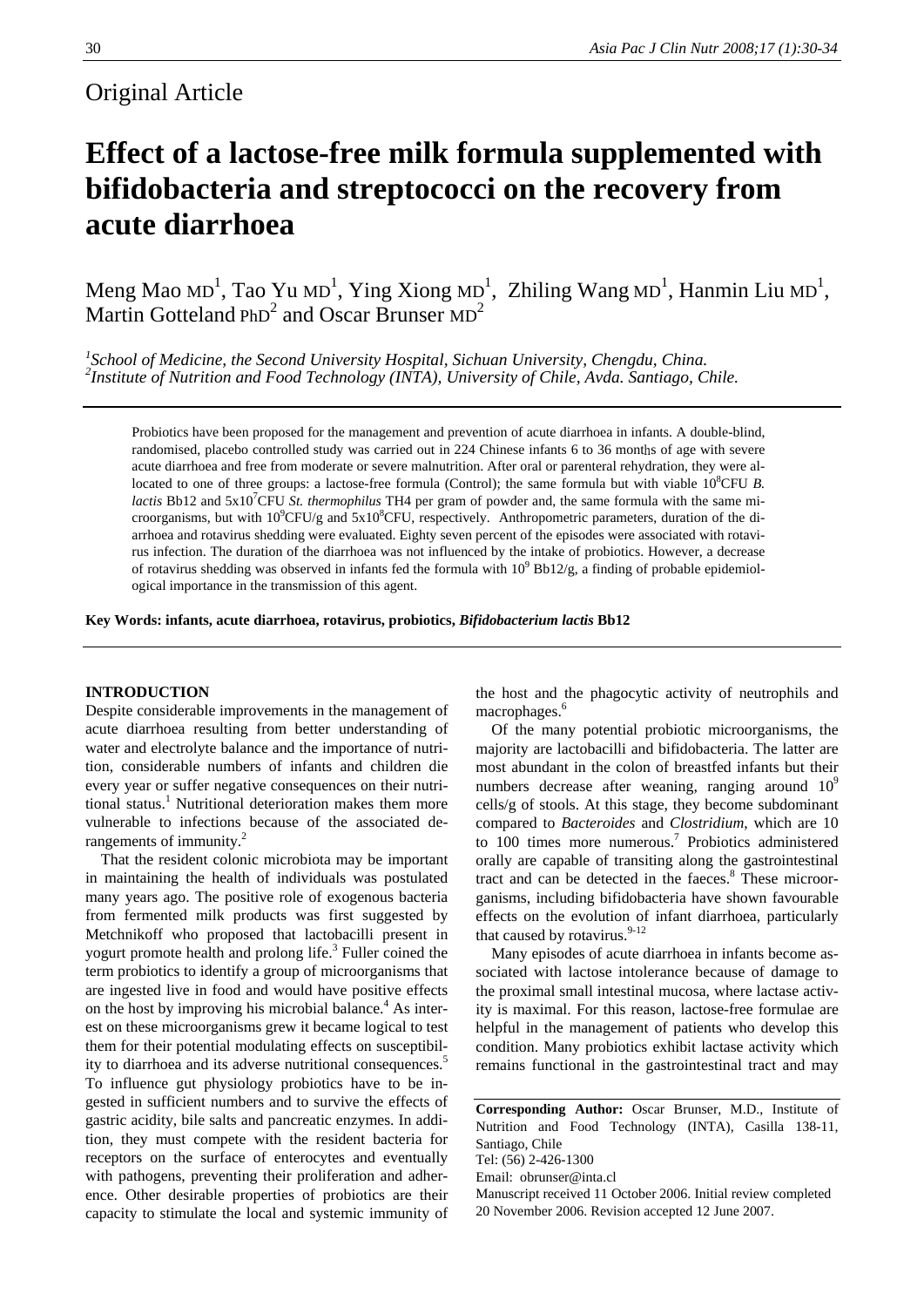improve the symptoms of intolerance in individuals with hypolactasia.<sup>13,14</sup>

The aims of this study were to determine the effect of a lactose-free formula supplemented with *St. thermophilus* and the probiotic *B. lactis* Bb12 at concentrations of 10<sup>8</sup> or  $10^9$  CFU per gram of powder on the duration of episodes of acute diarrhoea in infants.

## **SUBJECTS AND METHODS**

### *Experimental design*

The study was carried out at the Department of Paediatrics, the Second University Hospital in Chengdu, China. Infants between 6 and 36 months of age admitted to the Ward because of severe acute diarrhoea and free from moderate or severe malnutrition (weight/age after rehydration at least  $75\%$  of the  $50<sup>th</sup>$  percentile of the NCHS reference charts) were enrolled. They received initially parenteral and/or oral rehydration with oral rehydration solution (ORS) for fluid and electrolyte replenishment according to the rules established by the Department of Paediatrics. The protocol of the project was approved by the Ethics Committee on Research in Humans of the Second University Hospital; China University of Medical Sciences, Chengdu, Sichuan, P.R. of China. The parents of the infants included in this study received careful and complete explanations about the protocol and agreed to the participation of their sons/daughters.

A double-blind, randomised, placebo controlled design was used for the study. The criteria for exclusion were: total or partial breastfeeding, diarrhoea of more than 48 hours duration, the need for antibiotic treatment, severe malnutrition, documented allergy to cow's milk and gastrointestinal or other chronic pathologies that may interfere with the study. After the experimental design had been carefully explained to the parents and their written consent had been obtained, 224 children (mean age: 13.1  $\pm$  0.5 months) were randomly allocated to one of the three experimental groups, usually after 12 to 24 hours of oral and/or parenteral rehydration. These three groups were refed with: 1) a milk-based lactose-free formula (AL 110, control); 2) the same formula but supplemented with viable lyophilised *B. lactis* Bb12 and *St. thermophilus* TH4 (both from Chris Hansen, Denmark) at approximately  $10^8$ CFU/g and  $5x10^7$ CFU/g respectively (Bb12-10<sup>8</sup> group) and, 3) the same formula supplemented with the same microorganisms but at approximately  $10^9$  CFU/g and  $5x10<sup>8</sup>$ , respectively (Bb12-10<sup>9</sup> group). Their administration was concluded 24 hours after the diarrhoea was considered to have ended.

Viability of the microorganisms in the formulae was determined by plate counting. Aliquots of formula were serially diluted in sterile saline, and plated on M17 agar plates (for *St. thermophilus*) and on modified MRS containing 5% glucose, 0.1% LiCl, 0.05% cystein and 0.5 mg/ml dicloxacillin (for Bb12). Plates were incubated under anaerobiosis at 37ºC for 48 hours and CFU were counted.

On enrolment the duration of the episode of diarrhoea and the number of stools per day before admission were ascertained by questioning the parents. Acute diarrhoea was defined as the passage of one watery or mucous stool or three or more loose stools daily or for more than 24

hours. Stool frequency and consistency were recorded daily until day 7. Diarrhoeal duration was defined from the time of admission to the time of the first formed stool if followed by two consecutive non watery stools or by 12 hours without further evacuations. Failure of treatment was defined as continuous or increased severity of diarrhoea with ongoing weight loss or deteriorating fluid and electrolyte balances. A relapse was defined by the reappearance of liquid stools up to 15 days after the original episode had appeared.

Body weight and length, the degree of dehydration, ORS and formula intake or parenteral fluid volumes, the plasma concentrations of sodium, potassium and chloride were measured as well as the status of the acid-base balance. Bodyweight was determined after 8, 12 and 24 hours and then on days 2, 3, 4, 5, 6 and 7 after admission.

The aetiology of the diarrhoea was evaluated by standard culture methods and the presence of rotavirus was detected in fresh stool samples on admission and on day 5, using a semi-quantitative double sandwich ELISA (Lanzhou Institute of Biological Products, Gansu, P. R. of China) according to the manufacturer's instructions. Results of the ELISA were expressed as "0" absent, "+" moderate and "++" intense". To evaluate the effect of treatment on rotavirus shedding over time, the subjects were classified at the beginning and at the end of the intervention period based on the results of the two ELISA tests (at the beginning and at the end of the study). The differences in the reading of the two rotavirus scores were expressed as follows: "0" for no change; "+1" for a change from "+" to "0" or from "++" to "+"; "+2" for a change from " $++$ " to "0"; "-1" for a change from "0" to "+1" or from "+" to "++" and "-2" for a change from "0" to "++". One response was thus obtained for each subject, with five possible levels from "-2" to "+2" reflecting the worsening or the improvement of the rotavirus shedding.

### *Statistical analysis*

Data on anthropometric, clinical, acid-base balance and plasma electrolyte parameters were expressed as means ± SEM. The number of stools was logarithmically transformed and expressed as geometric means and range. Groups were compared using Kruskal-Wallis analysis of variance on ranks or Chi-square test.

To analyse the data on rotavirus shedding, a multinomial model function from the Venables and Ripley Library was used to fit these data and to obtain the probabilities of improvement of virus excretion for each treatment.

## **RESULTS**

A total of 212 infants (71 in the control and the same number in the Bb12-10<sup>8</sup> groups and 70 in the Bb12-10<sup>9</sup> group) were included in the protocol. No dropouts occurred during the study but 12 infants were excluded *a posteriori* because they did not match some of the inclusion criteria (five were less than 3 months of age and seven were older than 36 months). As shown in Table 1, the non parametric analysis of variance (Kruskal Wallis Anova) did not show any differences on enrolment between the groups in relation to anthropometric data, acidbase parameters and plasma levels of sodium, chloride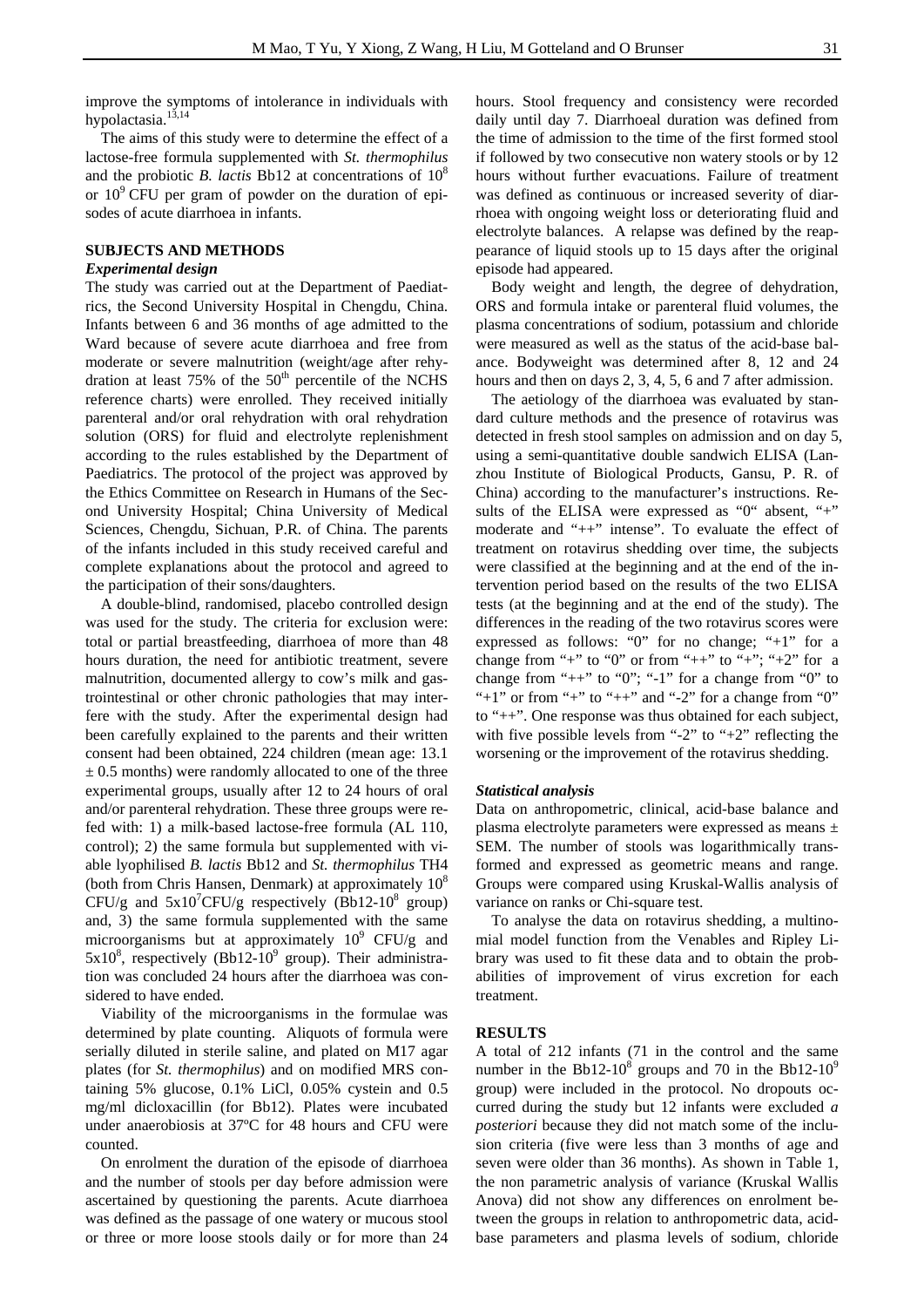|                         | Control<br>$(n=71)$ | $Bb12-10^8$<br>$(n=71)$ | Bb12- $10^9$<br>$(n=70)$ | $\boldsymbol{p}$<br>(Kruskal Wallis<br>ANOVA) |
|-------------------------|---------------------|-------------------------|--------------------------|-----------------------------------------------|
| Age (month)             | $13.4 \pm 0.4$      | $13.2 \pm 0.7$          | $12.6 \pm 0.7$           | n.s.                                          |
| Sex (% male)            | 52                  | 58                      | 56                       | n.s.                                          |
| Weight (g)              | $9836 \pm 194$      | $9877 \pm 214$          | $9401 \pm 156$           | n.s.                                          |
| Height (cm)             | $74.3 \pm 0.8$      | $75.5 \pm 0.9$          | $73.7 \pm 0.8$           | n.s.                                          |
| Weight/Height z score   | $0.53 \pm 0.20$     | $0.21 \pm 0.22$         | $0.19 \pm 0.21$          | n.s.                                          |
| Weight/Age z score      | $-0.13 \pm 0.12$    | $-0.04 \pm 0.15$        | $-0.31 \pm 0.12$         | n.s.                                          |
| Plasma $K^+$            | $4.13 \pm 0.05$     | $4.13 \pm 0.06$         | $4.12 \pm 0.04$          | n.s.                                          |
| Plasma Na <sup>+</sup>  | $143 \pm 0.5$       | $144 \pm 0.6$           | $142 \pm 0.7$            | n.s.                                          |
| Plasma Cl               | $102 \pm 0.6$       | $103 \pm 0.6$           | $102 \pm 0.6$            | n.s.                                          |
| Plasma HCO3             | $21.5 \pm 0.3$      | $21.9 \pm 0.2$          | $21.5 \pm 0.2$           | n.s.                                          |
| pH                      | $7.39 \pm 0.004$    | $7.38 \pm 0.004$        | $7.39 \pm 0.004$         | n.s.                                          |
| ORS volume intake (mL)  | $229 \pm 14$        | $206 \pm 13$            | $211 \pm 13$             | n.s.                                          |
| Total N° of stools/day  | 5.6 [2-20]          | $7.1$ [3-20]            | $6.7$ [3-30]             | n.s.                                          |
| (Geom. mean [range])    |                     |                         |                          |                                               |
| N° of liquid stools/day | $1.5$ [1-10]        | $1.4$ [1-5]             | $1.4$ [1-4]              | n.s.                                          |
| (Geom. mean [range])    |                     |                         |                          |                                               |

**Table 1**. Anthropometric, biochemical and clinical parameters on enrolment in the three groups of children.

(Mean  $\pm$  SEM). n.s. = not significant ( $p$ >0.05); SEM=standard error of the mean

|  |  | <b>Table 2.</b> Effect of formula intake on some characteristics of diarrhoea. |  |
|--|--|--------------------------------------------------------------------------------|--|
|--|--|--------------------------------------------------------------------------------|--|

|                                                         | Control        | Bb12-10 $^{\circ}$ CFU/g | Bb12-10 $^9$ CFU/g |                        |
|---------------------------------------------------------|----------------|--------------------------|--------------------|------------------------|
|                                                         | $(n=71)$       | $(n=71)$                 | $(n=70)$           | (Kruskal Wallis Anova) |
| Number of stools/day                                    | 3.9            | 4.0                      | 3.9                |                        |
| (Geom. Means [range]<br>Duration of diarrhoea<br>(days) | $[1.5 - 12.0]$ | $[2.0 - 10.7]$           | $[1.7-12.6]$       | n.s.                   |
|                                                         | $2.8 \pm 0.2$  | $2.7 \pm 0.1$            | $2.8 \pm 0.2$      | n.s.                   |
|                                                         |                |                          |                    |                        |

n.s.=not significant.

**Table3**. Effect of treatments on rotavirus shedding expressed as probabilities of improvement (%).

| Class | Control<br>$(n=71)$ | $Bb12-10^8$<br>$(n=71)$ | Bb12- $10^9$<br>$(n=70)$ |
|-------|---------------------|-------------------------|--------------------------|
| $-2$  |                     |                         |                          |
| $-1$  |                     |                         | 1.5                      |
| 0     | 28.6                | 33.9                    | 15.4                     |
| $+1$  | 57.1                | 41.9                    | 69.2                     |
| $+2$  | 14.3                | 24.2                    | 13.8                     |

"0" means no change when comparing initial and final results; "+1" represents changes from "+" to "0" or from "++" to "+"; "+2" represents changes from "++" to "0"; "-1" represents changes from "0" to "+1" or from "+" to "++" and "-2" represents a change from "0" to "++".

and potassium. The duration of the diarrhoea ( $68 \pm 4$ h,  $68$ )  $\pm$  4h and 66  $\pm$  3h in the control, Bb12-10<sup>8</sup> and Bb12-10<sup>9</sup> groups, respectively) as well as the total number of stools/day and the number of liquid stools/day were not statistically different (Table 1). Of the total number of diarrhoeal episodes, 13% were associated with the presence of bacterial pathogens and 87% with rotavirus, without significant differences between the groups (data not shown). No differences between the groups were observed in relation with the severity of dehydration on enrolment (data not shown), nor in ORS volume intake (Table 1).

As shown in Table 2, neither the duration of the episodes of diarrhoea or the average number of stools/day over the whole episode were significantly different when comparing the three treatment groups; these results remain unchanged when the groups were subdivided according to the degree of dehydration on admission (data not shown). Compared with the control group, a significant weight gain was observed after 24 hours of treatment in the Bb12-108 group but not in the Bb12-109 group  $(27.5 \pm 4.4 \text{ g/kg } B.W., 38.3 \pm 4.5 \text{ g/kg } B.W. \text{ and } 27.8 \pm 1.5 \text{ g/kg } B.W.$ 5.0 g/kg B.W., respectively, *p*=0.012). This difference, however, disappeared on day 3. Volumes of parenteral fluid, ORS and formula were not significantly different between the three groups during any of the seven days of observation (data not shown). Results of rotavirus shedding are shown in Table 3. A slightly higher probability of improvement (decrease) of rotavirus shedding was observed for the Bb12-109 group.

# **DISCUSSION**

Acute diarrhoea is a major cause of infant morbidity and mortality in developing countries, involving high costs for the families and society. Rotavirus is the most important agent causing this condition in infants in many countries.15 The development of effective methods to manage acute gastroenteritis remains an important goal related to infant health; probiotics have been proposed as useful tools in this respect.12 The multiplication of pathogenic microorganisms within the gastrointestinal tract is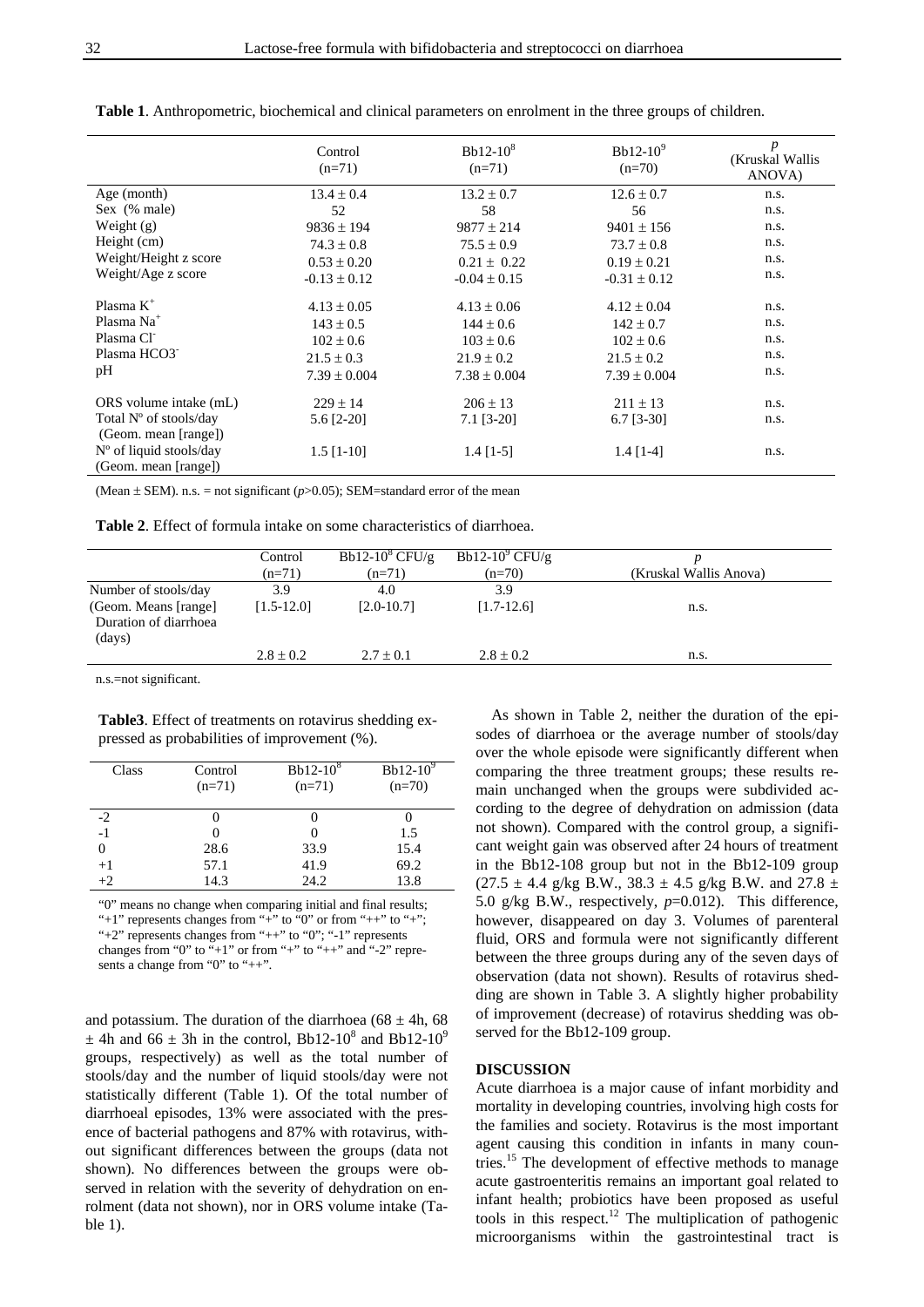dependent on microbial and host factors.<sup>16</sup> One such factor is the composition of the autochthonous intestinal microbiota, of which bifidobacteria are one of the dominant components in infants.<sup>7</sup> It is thought that these bacteria exert some of the protective effects against diarrhoea associated with breastfeeding. In addition, bifidobacteria may decrease viral shedding and delay the clinical onset of rotavirus infection in animal models.17,18

We carried out a double-blind, randomized, placebocontrolled trial to evaluate the efficacy of a lactose-free infant formula containing *B. lactis* Bb12 and *St. thermophilus* TH4 for the treatment of acute diarrhoea in infants who were admitted to hospital. The results of this study show that the duration of acute diarrhoea in infants is not influenced by intake of the formula containing Bb12 and TH4 at two different concentrations. The only differences observed referred to a mild decrease of rotavirus shedding associated with the probiotic intake, compared to the control formula. The fact that Bb12 intake at the higher concentration is associated with the decrease of rotavirus shedding is of importance considering that at the time the diarrhoea becomes manifest. At this time the virus has already damaged the enterocytes and its shedding may be decreasing spontaneously: the effect of Bb12 is added to and improves this natural evolution. These results confirm some of the findings by Saavedra et al. who, in a doubleblind, randomised, placebo-controlled trial carried out in 55 infants aged 5-24 months in a chronic medical care hospital during 17 months, showed that 10% of infants who received a formula supplemented with Bb12 and *St. thermophilus* shed rotavirus at some time during the study, compared to 39% of the subjects who received the control formula  $(p=0.025)$ .<sup>9</sup> Although Saavedra described a lower incidence of diarrhoea with the Bb12 supplemented formula compared with the control formula (7% *vs.* 31%, respectively, *p*=0.035), he did not observe any differences between both groups in the duration of the diarrhoea.<sup>9</sup> In this respect, our patients behaved like those of the Saavedra's study. Another study carried out in Thailand by Phuapradit et al. confirms the protective effect of Bb12 on rotavirus infection through the measurement of specific sIgA in saliva. $^{19}$ 

In relation with the mechanism explaining these effects, some studies using *Lactobacillus* GG showed that it promotes the recovery from rotavirus diarrhoea via augmentation of the local immune response. The increased specific sIgA response to rotavirus is probably relevant in protection against new infections.<sup>10,11</sup> On the other hand, some probiotic strains, including Bb12, have been shown to inhibit, displace or compete with pathogens in their adhesion to intestinal mucus.<sup>20</sup> This mechanism may be operating in the protective effect observed in this study.

As the three formulations tested were lactose-free, there was no interference from this disaccharide and the effects observed can be attributed to the probiotic.

In conclusion, our study shows that, the addition of Bb12 and TH4 does not influence the duration of diarrhoea in infants, but the higher concentration of both microorganisms are associated with a higher probability of decreased rotavirus shedding. This finding probably is of epidemiological importance in the transmission of this viral agent.

## **ACKNOWLEDGEMENTS**

Prof. Mao Meng, and Doctors Yu, Xiong, Wang and Liu designed the study, obtained the clearance from the Ethics Committee, and carried out the clinical aspects of the study, including the follow up, collection of samples and kept the pertinent records. Prof. Mao Meng also reviewed the drafts and final version of the manuscript. Prof. Brunser and Dr. Gotteland analyzed the results, carried out the statistical analysis and wrote the drafts and final version of the manuscript.

#### **AUTHOR DISCLOSURES**

Meng Mao, Tao Yu, Ying Xiong, Zhiling Wang, Hanmin Liu, Martin Gotteland and Oscar Brunser, no conflicts of interest.

#### **REFERENCES**

- 1. Dennehy PH. Acute diarrheal disease in children: epidemiology, prevention, and treatment. Infect Dis Clin North Am. 2005;19:585-602.
- 2. Scrimshaw NS, SanGiovanni JP. Synergism of nutrition, infection, and immunity: an overview. Am J Clin Nutr. 1997;66:464S-477S.
- 3. Metchnikoff E. The prolongation of life. NY, Putnam Sons, 1908.
- 4. Fuller R. Probiotics in human medicine. Gut. 1991;32: 439- 442.
- 5. Solis B, Samartin S, Gomez S, Nova E, de la Rosa B, Marcos A. Probiotics as a help in children suffering from malnutrition and diarrhoea. Eur J Clin Nutr. 2002;56 (Suppl 3): S57-S59.
- 6. Cummings JH, Antoine JM, Azpiroz F, Bourdet-Sicard R, Brandtzaeg P, Calder PC, Gibson GR, Guarner F, Isolauri E, Pannemans D, Shortt C, Tuijtelaars S, Watzl B. PASS-CLAIM--gut health and immunity. Eur J Nutr. 2004;43 (Suppl 2):II118-II173.
- 7. Doré J, Rigottier-Gois L. Flore microbienne intestinale. Méthodes d'étude. In: Rambaud JC, Buts JP, Corthier G, Flourié B, Editors. Flore microbienne intestinales. Physiologie et pathologies digestives. Montrouge: John Libbey Eurotext 2004. p 3-17.
- 8. Garrido D, Suau A, Pochart P, Cruchet S, Gotteland M. Modulation of the fecal microbiota by the intake of a Lactobacillus johnsonii La1-containing product in human volunteers. FEMS Microbiol Lett. 2005;248:249-256.
- 9. Saavedra JM, Bauman NA, Oung I, Perman JA, Yolken RH.Feeding of Bifidobacterium bifidum and Streptococcus thermophilus to infants in hospital for prevention of diarrhoea and shedding of rotavirus. Lancet. 1994;344:1046- 1049.
- 10. Isolauri E, Juntunen M, Rautanen T, Sillanaukee P, Koivula T.A human Lactobacillus strain (Lactobacillus casei sp strain GG) promotes recovery from acute diarrhea in children. Pediatrics. 1991;88:90-97.
- 11. Kaila M, Isolauri E, Soppi E, Virtanen E, Laine S, Arvilommi H. Enhancement of the circulating antibody secreting cell response in human diarrhea by a human Lactobacillus strain. Pediatr Res. 1992;32:141-144.
- 12. Szajewska H, Setty M, Mrukowicz J, Guandalini S. Probiotics in gastrointestinal diseases in children: hard and not-sohard evidence of efficacy. J Pediatr Gastroenterol Nutr. 2006; 42:454-475.
- 13. Gudmand-Hoyer E. The clinical significance of disaccharide maldigestion. Am J Clin Nutr. 1994;59(Suppl):735S-741S.
- 14. Pochart P, Dewit O, Desjeux JF, Bourlioux P. Viable starter culture, beta-galactosidase activity, and lactose in duodenum after yogurt ingestion in lactase-deficient humans. Am J Clin Nutr. 1989;49:828-831.